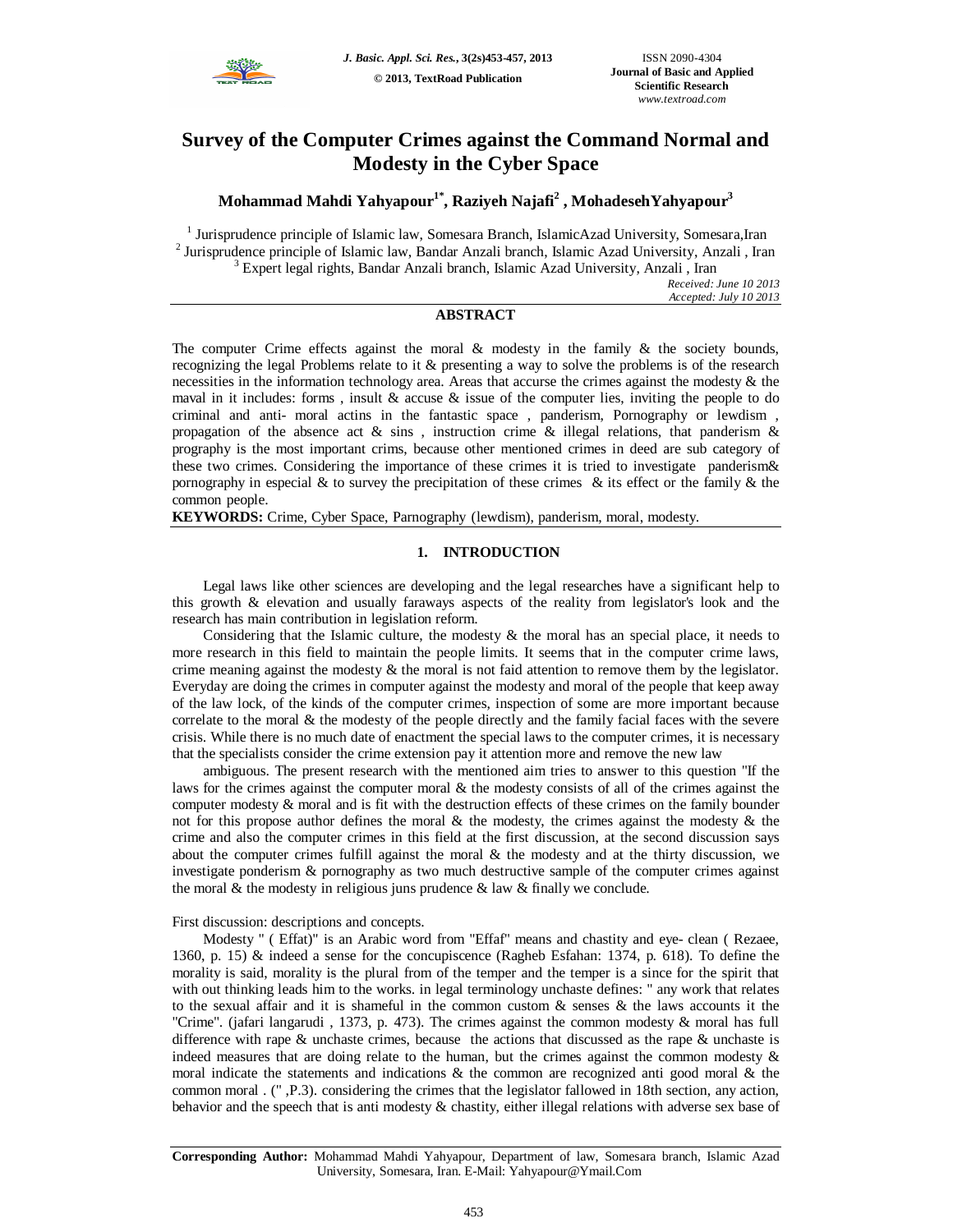#### Yahyapour *et al.,* 2013

rape, simulate to the unlawful act, wounding the common modesty, supply and purchase  $\&$  sell of obscene pictures and… sever as the crimes against the modesty and the common morality. (as son fard, 1387, p. 18) To define the crimes against the common moral & modesty may be said: It is any kind of publishing, distribution, exchange and sending the obscene concert , stimulate, encourage, threat or deceit the people , facilitating to reach the mentioned matters by computer or communication website.

Second discussion: factors to fulfill the computer crimes against the modesty  $\&$  the morality, at least advantage of the creme analysis, may be offencedism and it tries to limit or decrease the situations that leads to the offence (Davoodi, 1388, p. 89) as it is possible. Third discussion: panderism & pornography computer crimes.

Although accurance some of the Crimes against he moral  $\&$  the traditional common modesty transmitted by internet accurance from phtsical environment to the fantastic environment (eg: pornography , sex tuxism , illegal relations, penderism) but integrating all of them in the computer crime farmes is impossible , because the legislator some times don't suppose the crime.

Indeed criminal enjoy of the computer as an instrument in this kind of the crimes and expand his work and facilitate it. One of concerns that has served the crime by Iran penal legislator in this domain, it can be referred to panderism pornography. The areas such as provide, publish, exchange & trade of the computer lies, invite the people to criminal measures illegal relations are of anti modesty & morality actions & sub categories of panderism & pornography and in this research we investigate two the mentioned crime.

#### **1.1. panderism :**

Based of " Lomeh & sharh" : Panderism is a person who reach two actors of the obscene act like adultery , pederast & lesbianism and mediate between them. (Ameli, vol. 9. P. 84)

Gathering among two prostitutes is said panderism ( makki 1389, vol. 2. p. 231). Also based on "javaherkalam" panderism is gathering men & women for adultery or gathering men for adultery, although he is a child. (Najafi, 1363, vol. ul p. 399).

In Islam who do this crimes help to the sin, consciously or unconsciously that is a for bidden matter, who that make a site to introduce the immorality actors to each other or display lewd pictures, accompany in the sinful unconsciously and help him/ his in the sin in a sense. Noble Ayah "va la taanco Alalesm valodvan" implies on its prohibition, "Lataavanoo" statement indicates legislator, Inhibition

There are many statements about the inhibition meaning in the rules , and it is enough here that bath of facts are in probation and the real means of them is prohibition.

#### **2. pornography**

Pornography or lewdism, is one of the most important crimes that is doing against the morality? Modesty and has direct influence an the family.

Pornography means the statements that present by sex stimulate intention in the popular sense the pictures like the sexual argan of the man?

Woman, woman & man sex or woman with woman and their criminal meaning can be in the theatre, present, production, trade & shameful concepts, internet arising, made this crime nontraditional, provided efficient tools to the sexual abusers. This modern communication technology, result in many fold bulk of its abuse and in creasing the numbers of the persons who receive the pictures & the picture bulk, unimagable. (baym 1388. p. 358)

Word meaning of the pornography is " any writing, film, picture & statement relate to the sexual affairs that have not any literal, art, political & scientific value. Porno means prostitute and pornography means prostitutism. These kinds of the crimical actions that internally are in the traditional crimes, came by the computer & internet develop in the popular medias and is unique in the distribution extend aspect itself.

Allah says to the men & women in these Ayat, keep your eyes, the author of Tafsirolbayan interpretation says: base of keeping is reducing and when he/ she kept of his/ her sound or eys means reduced. (tabarsi, 1379. vol 7. p. 137)

Alameh Tabatabaee said " Ghaz" meanfs over laping the eyelids. (Tabatabaee 1303, vol 15, p. 157)

#### **2.1. pornography background:**

Pornography & its different forms like child pornography dates to the late 19 th century 8 the early of coth century and mostly is receivable in the paper pornography, magazine, paint & video. In some countries still these forms have either dominant are method. (Mohebi, 1378, P.117)

In Iran when video came in the homes in 60 decade, this crime stated in shameful films / movies & augmented and distributed in secret. By papering the computer & using it at the tiomes, these scenes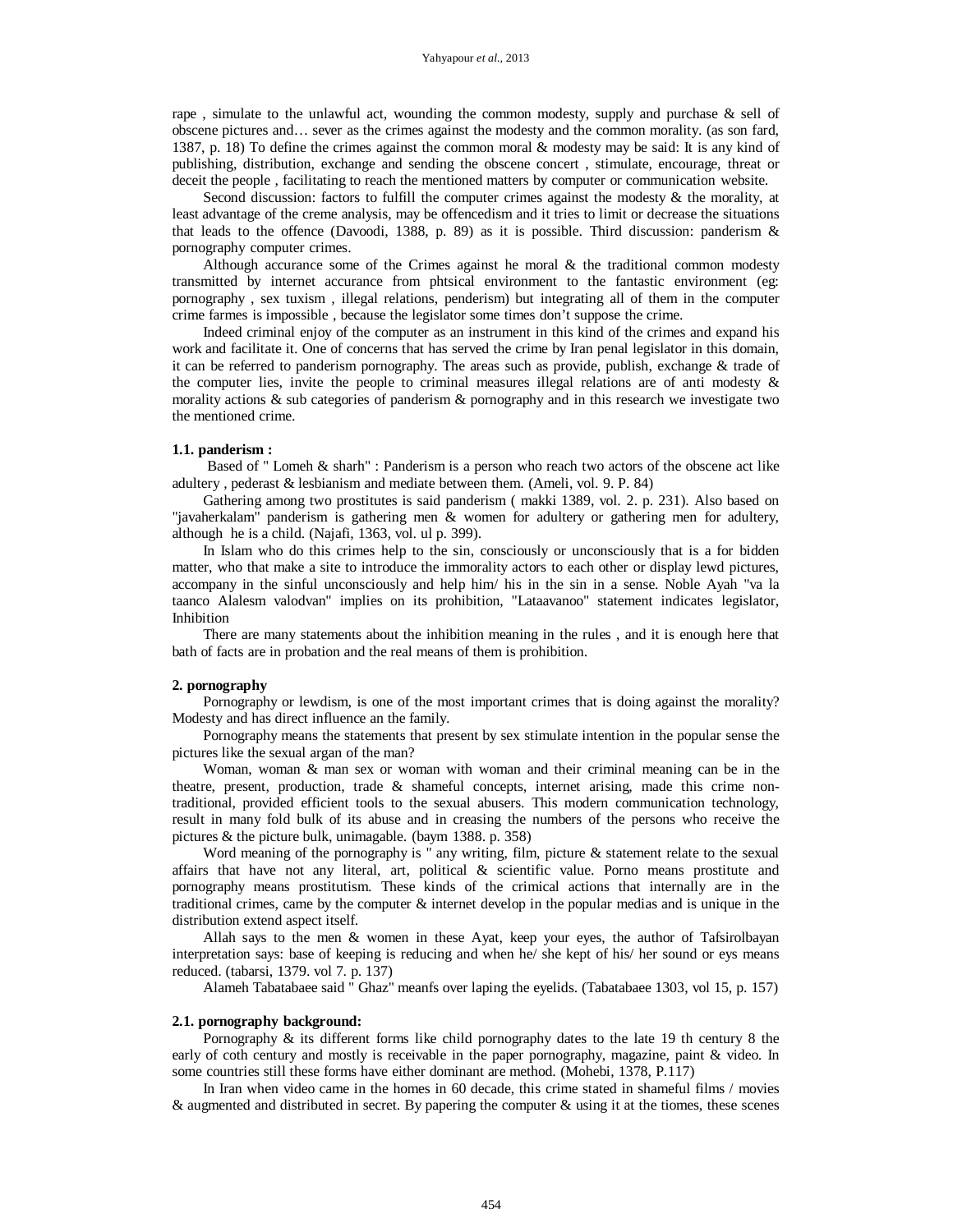saved an the disc or CD and exchanged between the people. (salaryfar, 1381, p. 31). But now internet Nat only as a mechanism to generate, perform, trade? Distribution does pornography, but as an instrument (vehicle) for pornography actors, generates, communicates and attracts offences. But, it seems that internet unit & agency that are busy to the child pornography sell, have rapid growth along other pornography forms.

## **2.2. pornography founders:**

offended ones of these Crime that are the families in common divide two parts:

1- children & teenagers 2- adults

Children teenager criminals in the international web (Internet) are of the important issues of the syberi crimes. Child lewding occurred as the child sex exploit  $\&$  abuse that it can defied it: any drawing or explains tools of the child sex exploition such as visual is that focused n the child sex organs or activates (kar, 1382, 87).

Internet offenceds use of the chance  $\&$  simplicity of the children  $\&$  try deviate them from the dialogue rooms & post electronic and finally abuse them in pornography and broad cast their pictures on the shameful sites (khorasani, 1381 p.9)

The child pornography is a big abuse of the child legal rights and it most think that how the legislator is silent against of this kind of the crimes. In globalization conditions the children training is beyond of the parents.

and even "the education system in beyond of the government monopoly. (firahi, 1382, P. 162)

child train requistic , is to know him/ his and supervise on his/ her relations (seyf, 1383, p. 192)

this knowledge is done easily until the child is under supervision  $\&$  control al the family, but today, two processes have made difficult this control. First, globalization, second, communicative  $\&$ informative new technologies in the present society, the old generation (parents) have less knowledge than his/ her sons about new communication technology and gap, decrease or omit the supervision an control possibility on the child (Asadi, 1388, p. 35). At the recent years a considerable amounts of the pornography allocated to the child pornography. Children among other offence des have speciall situation, for their offence ding percent is very high and the possibility of the crime detection and following the criminals is very law and the body  $\&$  mind damage an the children is move than adults and, usually appears in the young ages. (Davoodi, 1388, P. 14)

In sum , lewding accounts a sever threat in three aspect for the children in the syber space. First of all the children access to the shameful lewding in the internet is possible, second, lewds, found the children lewding as a easy way to sell their products and for this the sex abuse from the children prevalent to this extent, the thirty and the most sever danger for the children is that pederasts and the other dangerous people can attract their victims, through internet and by communicate, Email on gap and trap them in the yeal world. (jinadi, 1382, p, u1-22). Adult offence ding is profound today. What is a offence higher that becoming weak the families amiting the trusts and change the marry relations, the men who familiar with the shameful pictures miss bounding to the wife and are shifted, even it is possible the women forget her position, also abuse of the people's pictures lands to many broad distinctions and separations.

The worse than this is the persons rape, when a respectful person picture montage, locate an prostitute body and caused his/ her disgrace or distribute the family pictures of the people and destruet the respect and position of the person. Islam valves for the person's respect equal their spirit, how I can not account unlawful this kind of offenced while all of us know how attempts to encourage the obscene act, and easily extend the absence with publishing the shameful pictures and opens the unlawful door. "mark laser" says: Internet having three features is themost important sources to encourage the lewding . these three features are ; easy access capability of the users to the internet, ability of the people to pay it, being unknown the users (laser, 1382, 72)

The crime that are against the modesty  $\&$  moral that pornography is one of its meaning have direct relation with the family are account the crimes against the family. Based an a definition, " the crimes against the family are a group of the crimes that threat the survive of the family or family, respect and dignity or the family members or unstable the family relation stability or have negative effect on the genealogy, birth and generation" (katebi, 1385, p. 19). In a narrative from Emam said: who clears a sin , is like a person who started that sin. (sadoogh 1404 h.g. P. 247)

#### **3.Conclusion**

Considering the increasing extent of the computer usage among the society, its abuse percent increased too, has formed a new branch of the crimes. This matter made challenge able the society panel laws, worried the government. The legislators established special laws to solve this problem that generally was in rash and needs more Investigation & more thinking.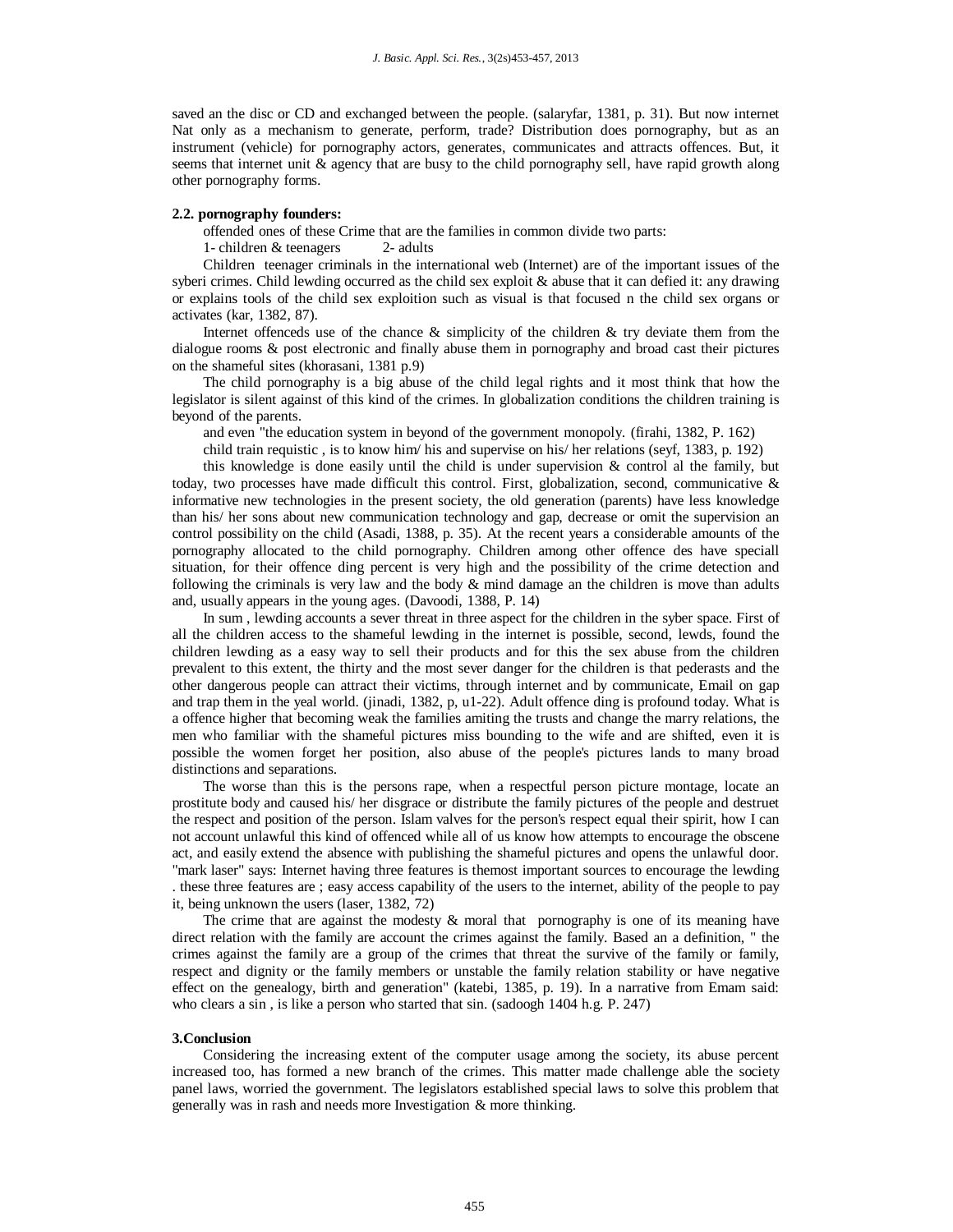In our country there is not any coordination among Islamic penalty laws with computer crimes penalty laws, and the legislator accounted two kinds of the penalty for a crime.

In measured investigation among Guo-630 article of Islamic penalty laws with 15- 14 article of the computer crimes laws has seen a clear opposition that it must be omit.

Also among the computer crimes against the modesty & moral there are a groups that the children are their direct aims and must have much high penalty, because underage child can not distinguish and misled from this channel. This paper doesn't know enough the present laws and based on the special importance of the respected offends suppose that care more in the penalty laws.

Also is worthy the computer crime penalties against the modesty  $\&$  the moral to its traditional from have much severity because the computer crimes can disturb the world for of fenced person, because the reflex of the offence in the computer crime is very vast from the traditional sense.

An alternative that gained after investigation  $\&$  the care about the computer crimes against modesty  $\&$  moral, having codified law about use of the internet  $\&$  the computer communications as the computer communications requires use of the code and identification & other personal information's, that when accrued a crime, recognize the criminals and resign the law. If perform these solutions, absolutely we will witness the considered decreasing of the computer crimes.

### **REFERENCES**

- 1. Great Qoran
- 2. Azad fallah, Raheleh, computer crimes, M.A thesis, Tehran Azad university, since technology unit, 1387.
- 3. Ebn maskuyeh, Ahmadbn mohammad, Tahzibol Akhlagh & TathirolAaragh practical pornography, correct & translation: Mahdi najafi after, Tehran, noorsaghalyn publishers, 1383.
- 4. Asadi Leyla sadat "the child private limits & the parents rights on training" Tehran two section of the family relatgious ????? prudence. & the aws of Emam sadegh university 7 pardis of women, spring 7 summer, 1388.
- 5. Nabashahi, mohsen, the survey of Guo article of the Islamic penalty law (Tazirat) in sight, M.A. thesis, Azad university of Tehran, central, 1377-76.
- 6. Bastani, Broomand, the computer crimes a new presentation from offence ding, Tehran, Behnami Publishin, 1383, first Edition.
- 7. Bay , Hossein Ali & Poorghahraman, Babak, survey of religious juns prudence laws of the computer crimes, Qom, research center of the Islamic science & culture, fall 88, first edition.
- 8. Fafari langaroodi, Mohammad jafar, laws Terminology, Tehran, Gange Danesh, 1378.
- 9. Jinadi Angliz, " syber crimes, Translation of saeed hafezi & Abza samad khoramabadi, Tehran, high council of the junsdiction development. 1382.
- 10. Hor Ameli, Mohammad ebn Hassan, vasaelo sheieh ela tahsil mosaelo sharieh. Tehran Islamic school , 1382.
- 11. Khorasani, Alireza, "an international tool to the crime" jam jam newspaper, Tapesh vizenameh, 9 Bahman, 1381.
- 12. Davoodi, Homa , offen cedism of the women & the effective fields in decreasing the crimes, Tehran, two sections of the religious gunsprodence and the family laws of Emam sadegh university 7, pardis khaharan, fourteenth year, no 50, spring & summer, 1388.
- 13. Ragheb Esfahani, Abolghasem Hossein ebn Mohammad en fazl, Almofradat fi gharibel ghoran, translation of khosravi Hosseini, seyed Gholamreza , Tehran Mortezavi publishments, 1374, second Edition.
- 14. Rezaee, Mohammad, Qoran words, Tehran, Mofid publishers, 1381.
- 15. Salari far, Mphammad reza " bounds in the family in the Islam sight and structural school (the women in the slam), yurisdiction & university sections 1381.
- 16. Sayfo Ali Akbar, train Psychology, Tehran, Agah publishers, 1388, twelveth edition.
- 17. Sadoogh, Mohammad en Alien Hossein, Alkhesal, Qom, Qom teatures society publish, 1403. H.